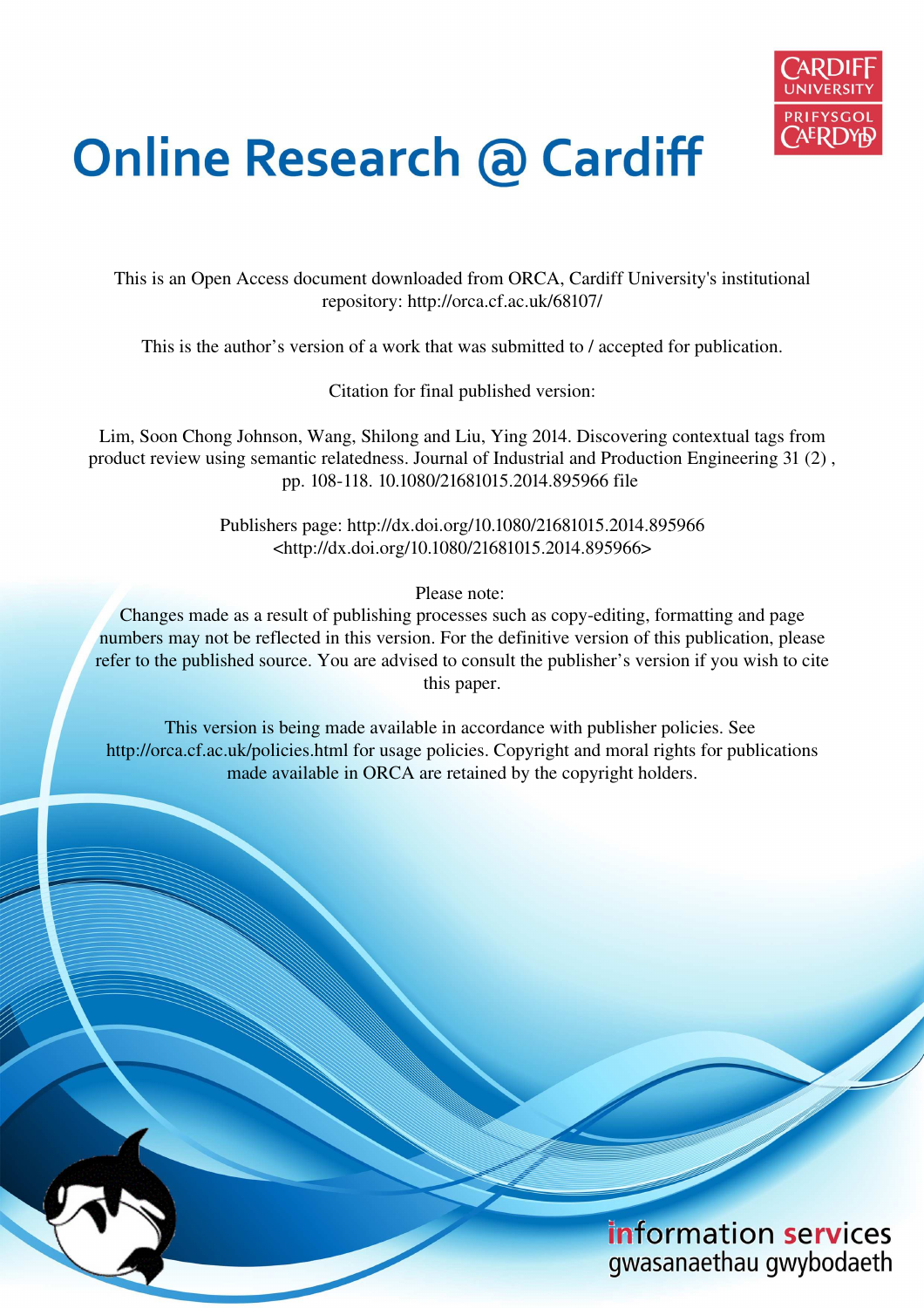# PROOF COVER SHEET

Author(s): Ying Liu Article title: Discovering contextual tags from product review using semantic relatedness Article no: TJCI 895966 Enclosures: 1) Query sheet 2) Article proofs

# Dear Author,

1. Please check these proofs carefully. It is the responsibility of the corresponding author to check these and approve or amend them. A second proof is not normally provided. Taylor & Francis cannot be held responsible for uncorrected errors, even if introduced during the production process. Once your corrections have been added to the article, it will be considered ready for publication.

Please limit changes at this stage to the correction of errors. You should not make trivial changes, improve prose style, add new material, or delete existing material at this stage. You may be charged if your corrections are excessive (we would not expect corrections to exceed 30 changes).

For detailed guidance on how to check your proofs, please paste this address into a new browser window: <http://journalauthors.tandf.co.uk/production/checkingproofs.asp>

Your PDF proof file has been enabled so that you can comment on the proof directly using Adobe Acrobat. If you wish to do this, please save the file to your hard disk first. For further information on marking corrections using Acrobat, please paste this address into a new browser window: <http://journalauthors.tandf.co.uk/production/acrobat.asp>

2. Please review the table of contributors below and confirm that the first and last names are structured correctly and that the authors are listed in the correct order of contribution. This check is to ensure that your name will appear correctly online and when the article is indexed.

| Sequence | Prefix | Given name $(s)$                      | Surname            | Suffix |
|----------|--------|---------------------------------------|--------------------|--------|
|          |        | Soon Chong Johnson<br>Shilong<br>Ying | Lim<br>Wang<br>Liu |        |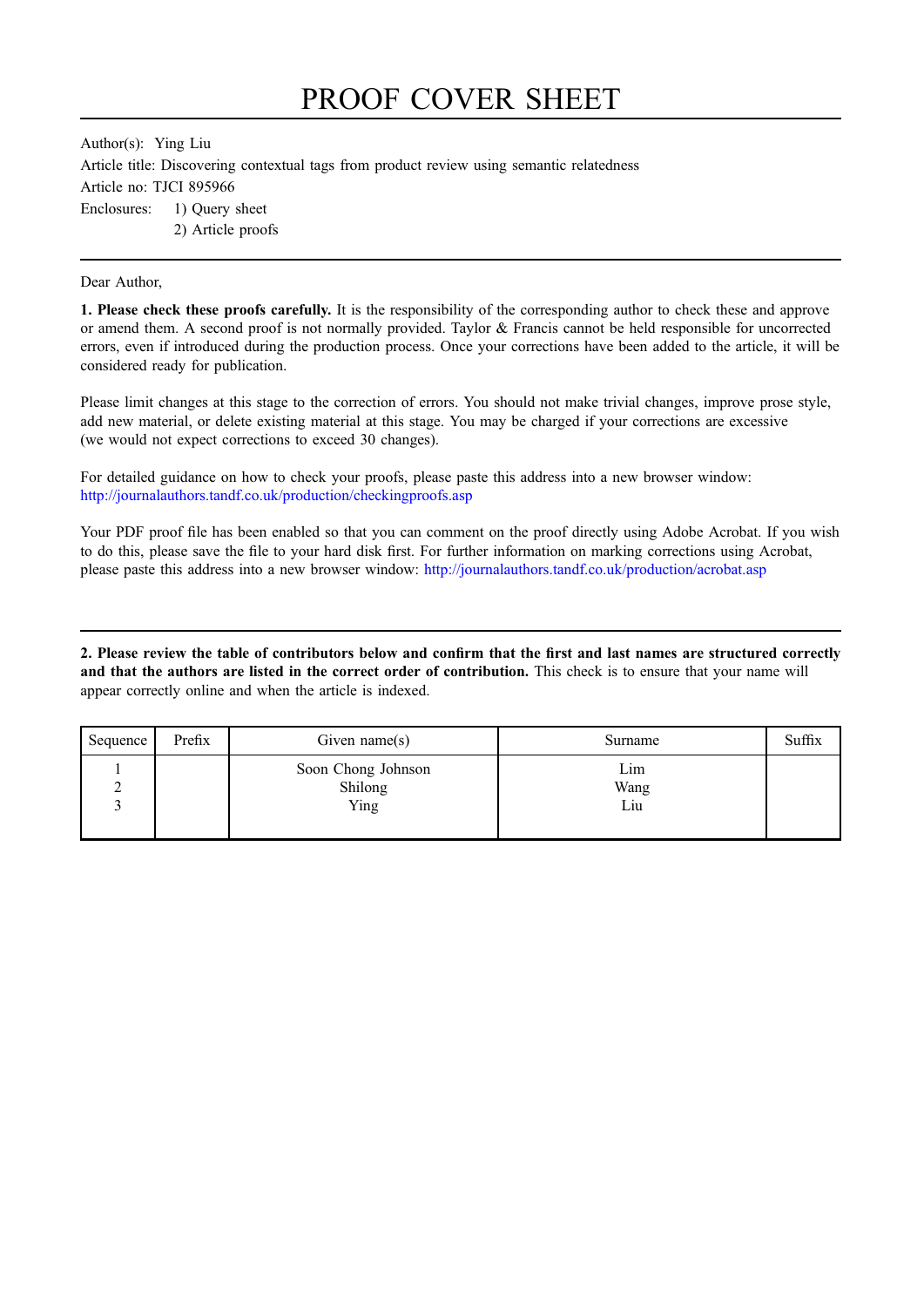<span id="page-2-0"></span>Queries are marked in the margins of the proofs, and you can also click the hyperlinks below.

# AUTHOR QUERIES

# General points:

- 1. Permissions: You have warranted that you have secured the necessary written permission from the appropriate copyright owner for the reproduction of any text, illustration, or other material in your article. Please see [http://journalauthors.tandf.co.uk/permissions/usingThirdPartyMaterial.asp.](http://journalauthors.tandf.co.uk/permissions/usingThirdPartyMaterial.asp)
- 2. Third-party content: If there is third-party content in your article, please check that the rightsholder details for re-use are shown correctly.
- 3. Affiliation: The corresponding author is responsible for ensuring that address and email details are correct for all the co-authors. Affiliations given in the article should be the affiliation at the time the research was conducted. Please see [http://journalauthors.tandf.co.uk/preparation/writing.asp.](http://journalauthors.tandf.co.uk/preparation/writing.asp)
- 4. Funding: Was your research for this article funded by a funding agency? If so, please insert 'This work was supported by <insert the name of the funding agency in full>', followed by the grant number in square brackets '[grant number xxxx]'.
- 5. Supplemental data and underlying research materials: Do you wish to include the location of the underlying research materials (e.g. data, samples or models) for your article? If so, please insert this sentence before the reference section: 'The underlying research materials for this article can be accessed at <full link>/ description of location [author to complete]'. If your article includes supplemental data, the link will also be provided in this paragraph. See <<http://journalauthors.tandf.co.uk/preparation/multimedia.asp>> for further explanation of supplemental data and underlying research materials.
- 6. The CrossRef database [\(www.crossref.org/](www.crossref.org/)) has been used to validate the references. Mismatches will have resulted in a query.

| AO1             | Please provide the missing city for affiliation 'b'.                                                                        |
|-----------------|-----------------------------------------------------------------------------------------------------------------------------|
| AO <sub>2</sub> | Please provide missing city for Ref. [15].                                                                                  |
| AQ3             | Ref. [22], the journal title has been replaced using data from CrossRef. Please check that this has<br>been done correctly. |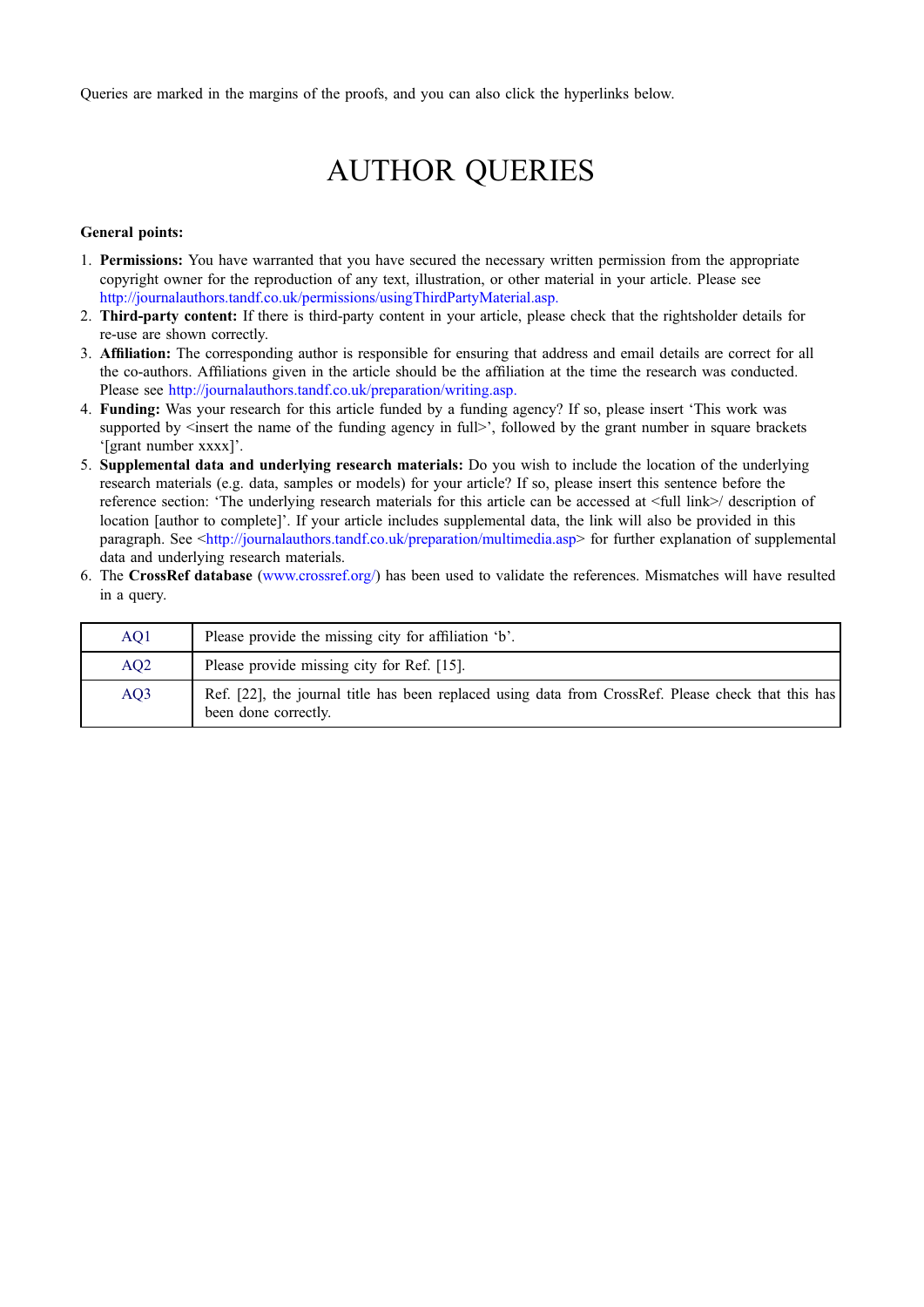# How to make corrections to your proofs using Adobe Acrobat/Reader

Taylor & Francis offers you a choice of options to help you make corrections to your proofs. Your PDF proof file has been enabled so that you can edit the proof directly using Adobe Acrobat/Reader. This is the simplest and best way for you to ensure that your corrections will be incorporated. If you wish to do this, please follow these instructions:

- 1. Save the file to your hard disk.
- 2. Check which version of Adobe Acrobat/Reader you have on your computer. You can do this by clicking on the "Help" tab, and then "About".

If Adobe Reader is not installed, you can get the latest version free from <http://get.adobe.com/reader/>.

- 3. If you have Adobe Acrobat/Reader 10 or a later version, click on the "Comment" link at the right-hand side to view the Comments pane.
- 4. You can then select any text and mark it up for deletion or replacement, or insert new text as needed. Please note that these will clearly be displayed in the Comments pane and secondary annotation is not needed to draw attention to your corrections. If you need to include new sections of text, it is also possible to add a comment to the proofs. To do this, use the Sticky Note tool in the task bar. Please also see our FAQs here: [http://journalauthors.tandf.co.uk/](http://journalauthors.tandf.co.uk/production/index.asp) [production/index.asp.](http://journalauthors.tandf.co.uk/production/index.asp)
- 5. Make sure that you save the file when you close the document before uploading it to CATS using the "Upload File" button on the online correction form. If you have more than one file, please zip them together and then upload the zip file.

If you prefer, you can make your corrections using the CATS online correction form.

# Troubleshooting

Acrobat help: <http://helpx.adobe.com/acrobat.html> Reader help: <http://helpx.adobe.com/reader.html>

Please note that full user guides for earlier versions of these programs are available from the Adobe Help pages by clicking on the link "Previous versions" under the "Help and tutorials" heading from the relevant link above. Commenting functionality is available from Adobe Reader 8.0 onwards and from Adobe Acrobat 7.0 onwards.

Firefox users: Firefox's inbuilt PDF Viewer is set to the default; please see the following for instructions on how to use this and download the PDF to your hard drive: [http://support.mozilla.org/en-US/kb/view-pdf-](http://support.mozilla.org/en-US/kb/view-pdf-files-firefox-without-downloading-them#w_using-a-pdf-reader-plugin)files-firefox-without[downloading-them#w\\_using-a-pdf-reader-plugin](http://support.mozilla.org/en-US/kb/view-pdf-files-firefox-without-downloading-them#w_using-a-pdf-reader-plugin)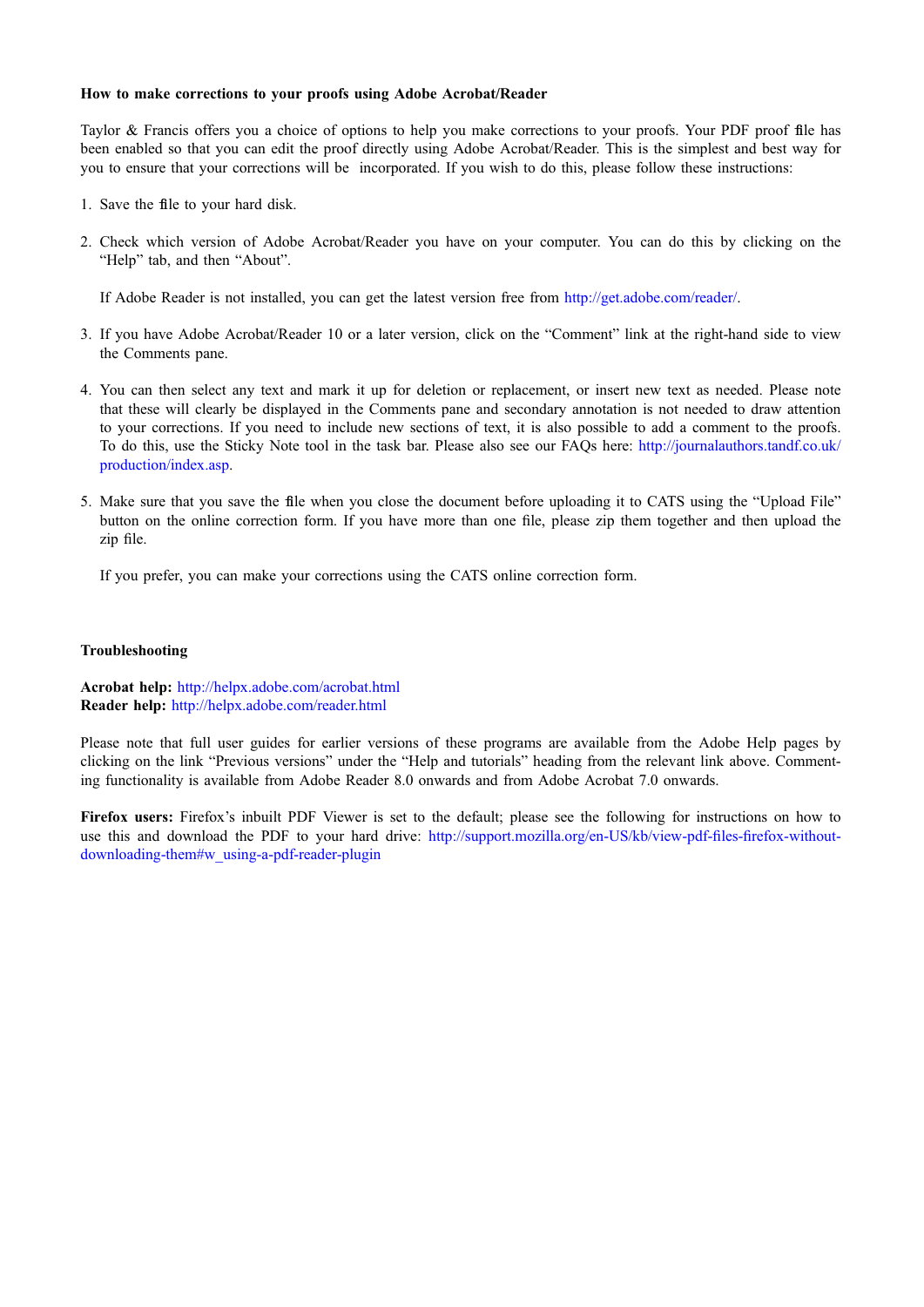<span id="page-4-0"></span>*Journal of Industrial and Production Engineering*, 2014 <http://dx.doi.org/10.1080/21681015.2014.895966>



# Discovering contextual tags from product review using semantic relatedness

Soon Chong Johnson Lim<sup>a</sup>, Shilong Wang<sup>b</sup> and Ying Liu<sup>a</sup>\*

*a Faculty of Technical and Vocational Education, University Tun Hussein Onn Malaysia, Johor, Malaysia; <sup>b</sup> The State Key Lab of Mechanical Transmission, Chongqing University, China*

(*Received October 2013; revised January 2014; accepted February 2014*)

In the design community, while a number of studies that have focused on studying product reviews in various design analysis perspectives, contextual annotation of identified terms (e.g. product features) has not been fully explored. This paper proposed a learnable approach towards discovering contextual tags from product reviews. A ranking algorithm, FacetRank, is proposed to rank important key terms along with an approach to discover contextual annotation of the terms from review documents. The evaluation of our proposal is performed using two annotated corpus to examine our algorithm's contextual tagging performance. A case study using a small collection of laptop reviews is also reported to showcase how our algorithm can be applied towards product feature understanding and multi-faceted product ontology development. Finally, we conclude this paper with some indications for future work.

Keywords: product design; contextual annotation; product online review; semantic relatedness

#### 1. Introduction

Nowadays, the rapid development of Internet technologies and the advent of Web 2.0 applications, such as online forums, e-commerce portals, and blogs have allowed Internet users to easily share their views online. From a product user perspective, it has become a common scene for customers to write reviews related to their feature preferences, views, or actual user experience associated with a product. Whether the opinions come from an average customer or from a professional user point of view, the availability of these reviews has presented huge potential for mining useful product information. However, due to the sheer amount of product reviews available in various distributed sources, it is not possible for product designers to gather and analyze all of these reviews manually. Thus, automated processing of reviews is a more feasible and practical approach towards mining interesting patterns from these reviews.

Previously, there are a number of studies that focused on analyzing product reviews. Works in the area of opinion mining or sentiment analysis [[7,16](#page-13-0)], product review summarization [\[12](#page-13-0),[32\]](#page-14-0), and determining design review helpfulness [[9\]](#page-13-0) are among the notable ones. While most of the current works emphasized on identifying semantic orientation of reviews towards certain product feature or generating review summary according to elicited topical words, a common task in these works involves identifying the key terms from documents. However, contextual annotation of key terms, i.e. the task of discovering descriptive tags for these identified terms, has not been fully explored. Technically, a key term usually represents salient product feature identified from review and its contextual annotation provide more information on the feature under various facet, such as preferences, emotions,

\*Corresponding author. Email: [LiuY81@cardiff.ac.uk](mailto:LiuY81@cardiff.ac.uk)

or usage experience. For instance, in reviews about camera, contextual annotation enables the suggestion of related product features (e.g. "lens", "focus") with topical word of interest ("picture quality"), or discovery of other contextually similar product features ("video recording"). For product designers, this allows better understanding of component associations, usage experience, emotions, etc. from various customer or professional viewpoints.

Realizing the benefits of contextual product information, the research issue is as follows: how can we automatically learn relevant, contextual tags that correspond to a query from a collection of product reviews? To the best of our knowledge, there are relatively few studies that have explored on contextual tags discovery and particularly, on how its application can benefit the design community. Technically, we are interested to study how to generate meaningful related annotations, given a term, from multiple review documents where each document may describe multiple context of a product. In this paper, we propose an approach to automatically learn contextual tags from a collection of product review using semantic relatedness. Using this feature, an iterative ranking approach, FacetRank, is proposed for contextual discovery of tags from review documents. The rest of this paper is discussed as follows: Section [2](#page-5-0) presents the current state of research in product review mining, key term extraction and annotation of key terms followed by a summary of issues. Section [3](#page-6-0) describes our proposal of discovering contextual tags from product documents, followed by evaluation of our approach using two annotated corpus in Section [4.](#page-8-0) In Section [5,](#page-10-0) we present a case study using a small corpus of laptop reviews and discuss some potential applications, and finally Section [6](#page-11-0) concludes our work with further discussions.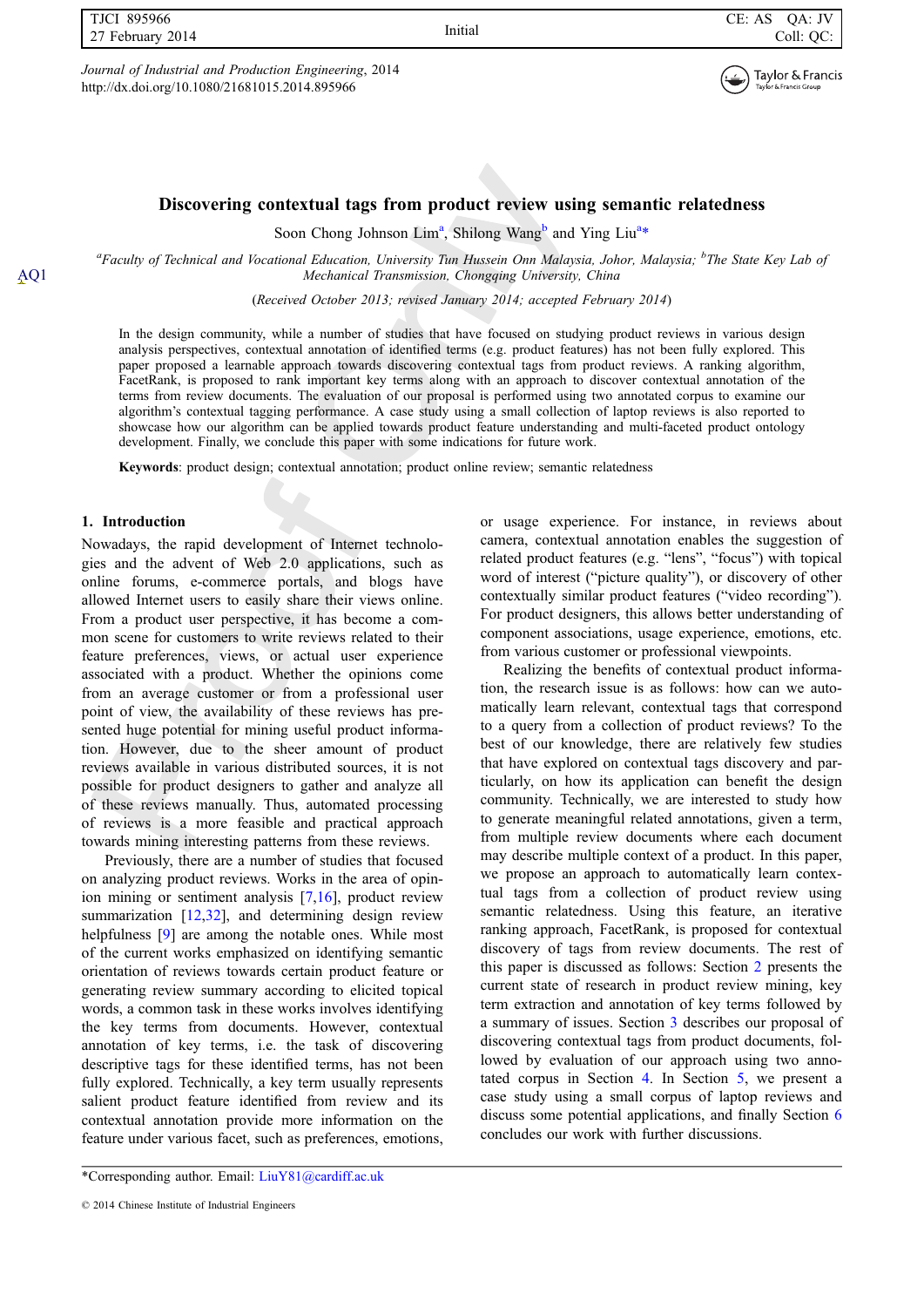# <span id="page-5-0"></span>2. Related work

# 2.1. Review analysis for product design

Product review is an increasingly valuable user-generated content towards product designers for various purposes 5 of understanding customer concerns, rectifying product issues, etc. Unfortunately, the rapid growth of online customer reviews hinders the possibility of manual processing. Automated processing tasks of these reviews, on the other hand, is non-trivial due to the inherent features of 10 product reviews, such as heterogeneous descriptions, distributed locations, and language ambiguity [[14\]](#page-13-0). In the past several years, automated parsing and analysis of online reviews have received notable attention in major research forums, such as SIGKDD and SIGIR [67]. 15 These works focused mainly in sentiment analysis, either positive- or negative-oriented descriptions, that are related to various product features.

In relation, the application of mined information from review documents towards product design has just 20 gained considerable attention in more recent years. From literature, among the notable ones are: Lee [[11](#page-13-0)] attempted a hierarchical, two-staged process that includes association rules for assessing changing user needs based on online reviews. Loh et al. [\[16](#page-13-0)] proposed a hybrid 25 opinion extraction framework that extracts features and predict semantic orientation of expressed opinions from free text. Ling et al. [\[12](#page-13-0)], attempted the issue of generating multi-faceted semantic overviews of arbitrary topics in a text collection for a query term. Their work focused 30 on generating faceted models using a few user-supplied keywords that describe user-interested facets (e.g. cost). Zhan et al. [\[32](#page-14-0)] proposed an approach to automatically summarize multiple customer reviews based on their internal topic structure. Final summary of multiple 35 reviews is then created using the topic structure that is ranked according to importance. Jin and Liu [[9\]](#page-13-0) studied the quality of product reviews and the correlation between the ratings by customers and those by designers in order to determine review helpfulness.

#### 40 2.2. Review analysis for product design

A term refers to either a word (i.e. single word) or a phrase that captures the main topics discussed in a docu-ment [\[23](#page-13-0)]. While the word "keyphrase" is widely used in literature to indicate a salient phrase or a word, this 45 study uses "key term" to avoid this confusion. In literature, the process of key term extraction is performed in two steps: candidate term extraction and key term selection. The first task aims to extract a list of potential terms. In the second task, significant candidates are 50 selected based on certain document features. Generally, key term extraction can be viewed based on their learning approaches: supervised and unsupervised. Supervised approaches require labeled terms to train classifiers in order to correctly tag unseen or new key terms. Among

the studies using supervised approaches are *GenEx* [[27\]](#page-13-0), 55 *Kea* [\[29](#page-14-0)], Nguyen and Kan [[23\]](#page-13-0), and *Maui* [\[18](#page-13-0)]. These studies have applied a number of features, such as term frequency (TF), inverse term frequency (IDF), and position of first occurrence from a small collection of labeled key terms for classifier training. Unsupervised 60 approaches, on the other hand, do not require training corpora. In comparison, unsupervised approaches adopted strategies, such as POS tagging [\[20](#page-13-0),[30\]](#page-14-0) and shallow parsing  $\begin{bmatrix} 3 \end{bmatrix}$  to improve the quality of terms extracted. 65

For key terms selection, majority of the supervised approaches use probabilistic classifier such as the Naïve-Bayes classifier to perform selection of key terms. While the number of features considered for training classifiers differ among the studies reviewed, features that are com-  $70$ monly considered consist of document-related features (e.g.  $TF \times IDF$ ), corpora-related features (e.g. keyphraseness), and measures of semantic relatedness (e.g. cooccurrence). It is noted that a combination of these multiple features can improve the identification of key terms 75 [[18\]](#page-13-0). In contrast, unsupervised approaches use similar features that are formulated using a scoring or ranking function, e.g. frequency-based weighted score [\[3](#page-13-0)] and corpus-based scoring method by Wu et al. [\[30](#page-14-0)]. Mihalcea and Tarau [\[20](#page-13-0)] proposed TextRank, an iterative ranking 80 algorithm based on PageRank [\[4](#page-13-0)] using co-occurrence statistics between words.

# 2.3. Annotation of key term

The aim of annotating key terms is to discover contextual and meaningful description of a key term and its 85 relationship with other key terms. One of the approaches to tackle this issue is through statistical approaches. Previously, researchers have deployed techniques, such as closed frequent patterns [\[24](#page-13-0)] or maximal frequent sequences [\[1](#page-13-0)] in order to highly summarize similar key 90 term patterns into a general pattern that provides better information beyond word support. Another stream of researchers have tried document summarization techniques [[10](#page-13-0)[,31](#page-14-0)] in order to discover meaningful topical phrases that describe a document. While these methods 95 can successfully reduce the redundancy of key terms extracted and present to users only the meaningful ones, the further annotation of key terms is still very much limited to statistical information (e.g. support, significance) and not meaningful key terms that are semanti-<br>100 cally related. In order to annotate meaningful key terms with semantically related terms, another approach is to use pre-defined controlled vocabulary list, such as Word-Net [[21\]](#page-13-0) or some other domain-specific thesauri. Under this perspective, this issue can be viewed as a problem 105 of term or category assignment. Example of related studies in term assignment are medical text indexer [[2\]](#page-13-0) and medical vocabulary-based topic generation [[17\]](#page-13-0) that emphasize on terms matching. One of the drawbacks of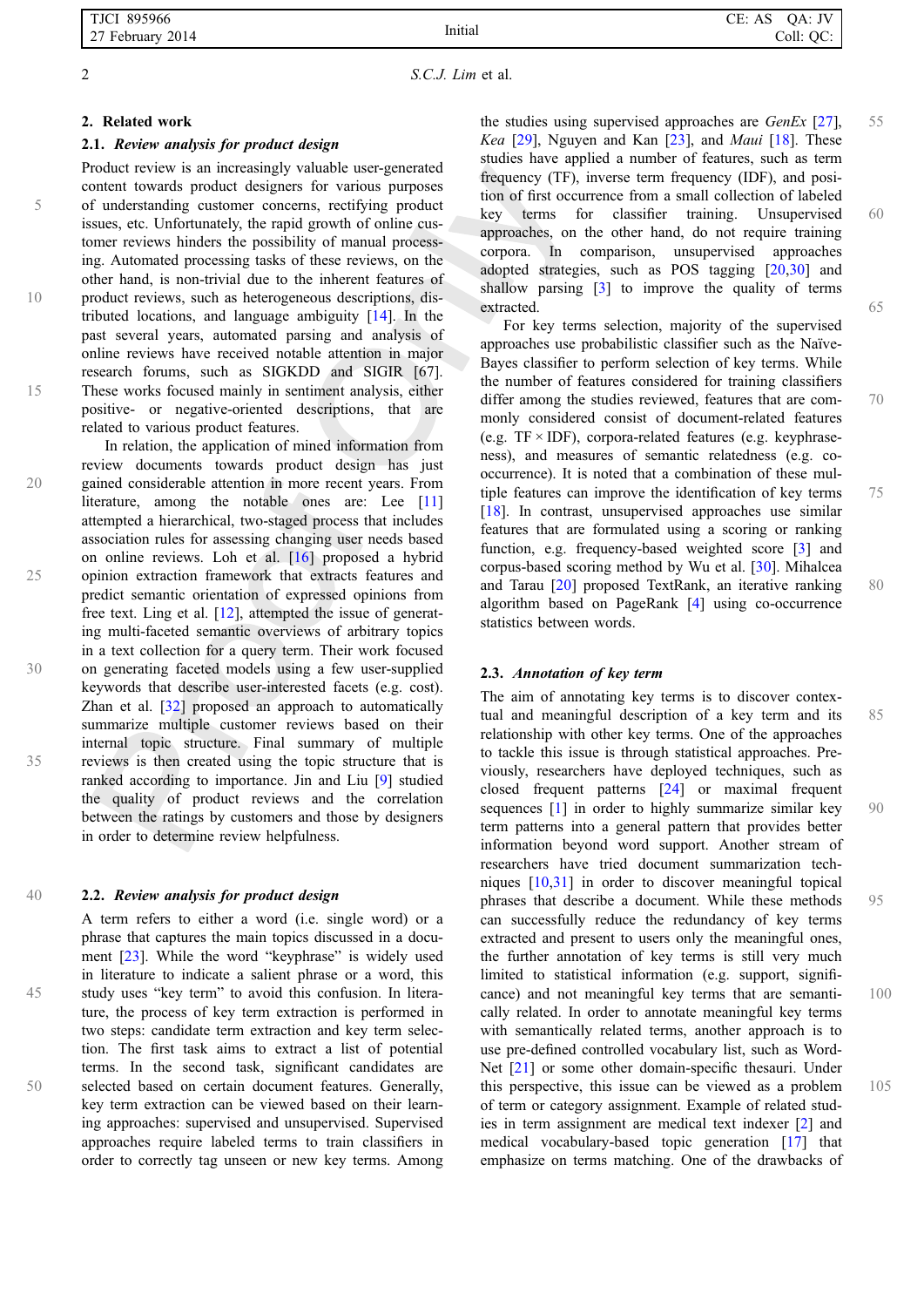<span id="page-6-0"></span>

| 895966<br>JC.<br>-<br>Inıtıal<br>2014<br>$\sim$<br>ebruary<br>- | $\bf{L}$<br>$\sim$ $\sim$<br>$\mathbf{A}$<br>ъ.<br>. כי ער<br>تتلب<br>.، ، ب<br>∩∩<br>Coll: |
|-----------------------------------------------------------------|---------------------------------------------------------------------------------------------|
|-----------------------------------------------------------------|---------------------------------------------------------------------------------------------|

#### *Journal of Industrial and Production Engineering* 3

5 this approach is that building and maintaining a domainspecific controlled vocabulary requires considerable amount of efforts and often are limited to certain domain. Another disadvantage lies in the need to prepare large training sets for machine learning-based matching 10 (e.g. classification), which limits its effectiveness over untrained key terms. Realizing this limitation, later studies [\[18](#page-13-0)] have applied open-domain corpus such as Wikipedia. Wikipedia provides a better solution as a user-contributed source of domain terminology that is 15 collaboratively maintained. While open-domain data such as Wikipedia may be a better option, it is only often restricted to known examples and may not be applicable for new entry of key terms.

#### 2.4. Summary of literatures

20 From our literature survey, current works in product design domain are mainly focused on identifying sentiment of reviews towards certain product feature and review summarization. Among these studies, identifying salient product features or topical words automatically 25 from product review collections is a common processing task regardless of the analysis perspective. In the technical perspective of key term extraction, the main disadvantage of supervised approaches is the requirement of labeled training examples, which are not always avail-30 able in practice. While the inclusion of several additional new features can be helpful for training better classifiers,

the issue lies in the best mix of these features where it can be corpus dependant. On the other hand, unsupervised approaches are independent of the features of a 35 particular document set and can be applied even without training data-set. This feature provides greater flexibility over supervised approaches. However, unsupervised approaches also often produce ill-formed key terms without significant meanings.

40 In general, we observed that the issue of contextual annotation of identified tags has not been fully investigated. To the best of the author's knowledge, Mei et al. [[19\]](#page-13-0) is the first research group that has formally addressed the issue of semantic annotation of frequent patterns. 45 They proposed a framework and dictionary analogy where semantic annotation of a frequent pattern consists of context models, a set of representative transactions and a set of semantically similar pattern. For studies related to product reviews, works by Ling et al. [[12\]](#page-13-0) on generating 50 faceted overview of topical words in review is a closer example. Nevertheless, similar to the outcome by Zhan et al. [[32\]](#page-14-0), their work is more focused on generating a summarized form of review and not contextually related term associations that is intended in this study.

55 In this paper, we proposed an approach towards discovering contextual annotations that are relevant to a term. An unsupervised key term extraction approach that utilizes semantic relatedness information of domain-specific corpus is preferred while avoiding the

requirement of training examples. The idea is key term 60 extraction of a document using its own semantic relatedness feature. Based on this feature, a suitable ranking approach is proposed to determine important key terms. For semantic tags discovery for key terms, the dictionary analogy as proposed by Mei et al. [[19](#page-13-0)] 65 is adopted. We attempt to generate contextual tags for a key term using similar analogy through building contextual/faceted model for the key term and retrieve contextual tags through comparing faceted models of potential key terms. 70

# 3. Discovering contextual tags from product reviews

This section details our proposal for discovering contextual tags from product reviews using semantic relatedness. Semantic relatedness generally refers to the degree to which a given pair of terms is related. Computation- 75 ally, a semantic relatedness measure serves as a feature metric to indicate the strength of these relationships bonding. There are various semantic relatedness measures that have been proposed, from statistical-based cooccurrence  $[22]$  $[22]$  and mutual information  $[5]$  $[5]$  of terms to 80 hierarchy-based information content [\[26](#page-13-0)] and features matching [\[28](#page-14-0)]. In this study, the strength of semantic relatedness is defined using pointwise mutual information (PMI) [\[5](#page-13-0)], a commonly used metric in information theory to measure the strength of association between two 85 terms based on co-occurrence probability. An assumption is made where candidate terms that occur together are semantically associated. The formula for calculating PMI between terms is indicated in Equation (1), where *t* represents a candidate term. 90

$$
PMI(t_1, t_2) = \log \frac{Pr(t_1, t_2)}{Pr(t_1) \cdot Pr(t_2)}
$$
 (1)

Using PMI measures, a suitable ranking algorithm is required to judge the importance of each term based on these associations. In this study, the ranking problem is modeled using a graph-based ranking algorithm that is 95 adapted from the PageRank algorithm, originally introduced by Brin and Page [[4\]](#page-13-0). The original PageRank is modified to form FacetRank (*FR*), a ranking algorithm using semantic relatedness between terms as in Equation (2). PMI measure in our context is non-directed. Thus, 100  $in(V)$  and  $out(V)$  are similar representations of undirected term associations. The parameter  $d$  in Equation (2) is a damping factor that is usually set at 0.85[\[4](#page-13-0)].

$$
FR(V_i) = (1-d) + d \cdot \sum_{V_j \in in(V_i)} \frac{\text{PMI}_{ij} \cdot FR(V_j)}{\sum_{V_k \in out(V_j)} \text{PMI}_{j,k}} \tag{2}
$$

# 3.1. Key terms extraction

Key terms extraction can be divided into two sub-tasks: candidate term extraction and key term selection. In this

105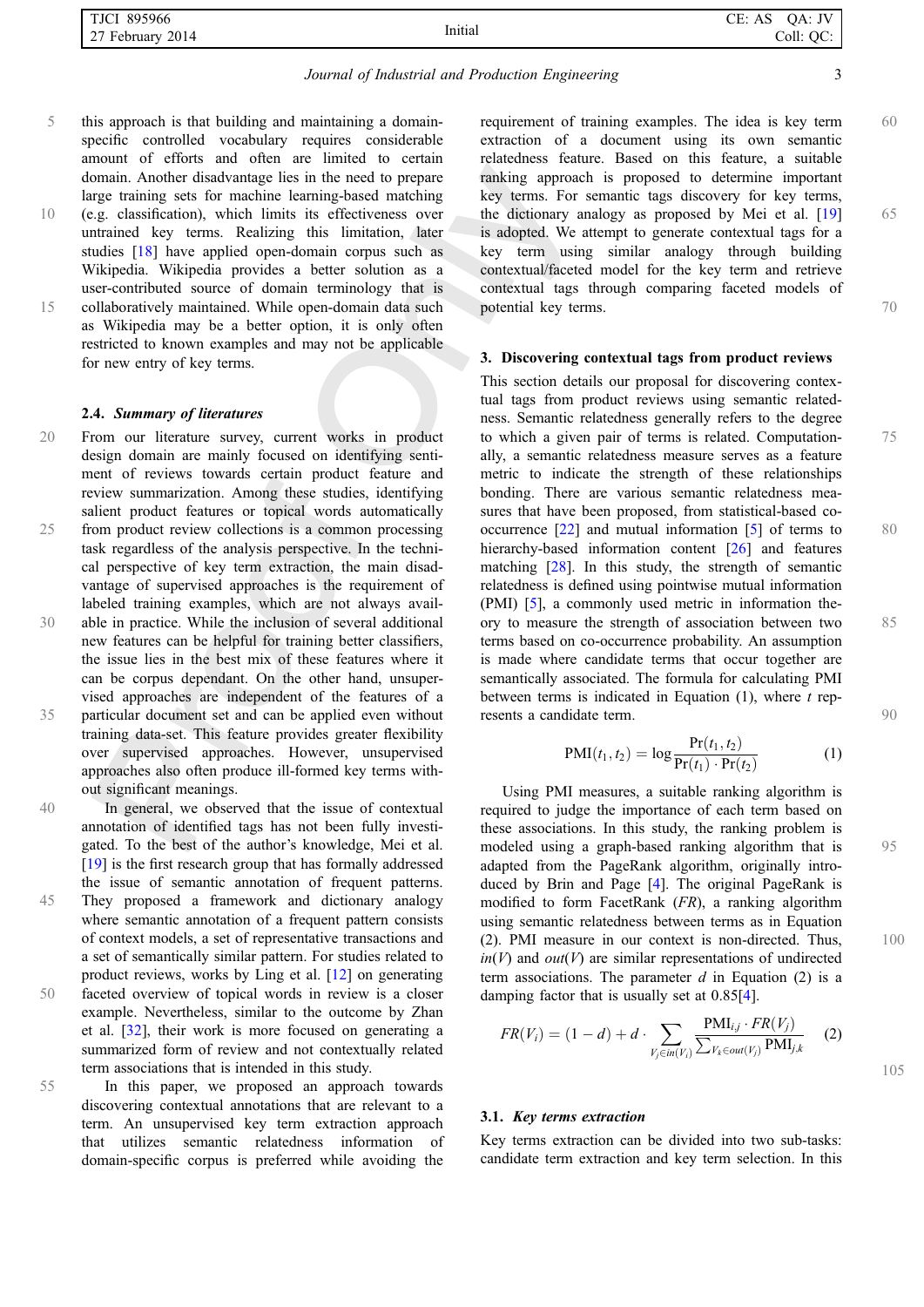| 895966<br><b>TJCI</b><br>$\gamma$<br>2014<br>February<br>$\sim$ 1 | Initial | $-$<br>$\cap$ $\Gamma$ .<br>OA:<br>Δ,<br>. س<br>OC.<br>Coll: |
|-------------------------------------------------------------------|---------|--------------------------------------------------------------|
|                                                                   |         |                                                              |

4 *S.C.J. Lim* et al.

20

5 processing steps as proposed in *Kea* algorithm [[29\]](#page-14-0). The use of linguistic features, e.g. POS tagging and shallow parsing, is not considered in this study despite its popularity in unsupervised approaches. This approach is taken to avoid the use of extra tagging and selection process 10 (which slows down the overall performance, especially on large, heterogeneous product review documents) and the use of specific linguistic corpus for shallow parsing.

For *Kea* algorithm, pre-processing steps are simple and heuristic-based, enabling a faster pre-processing pro-15 cess. The pre-processing steps start with input cleaning, where texts are tokenized with several text modifications (e.g. apostrophes removal, phrase boundaries identification, etc.). Three simple but effective heuristic rules [\[29](#page-14-0)] are applied:

study, candidate term extraction process follows the pre-

- (i) Candidate phrases are limited to a certain maximum length (usually three words).
- (ii) Candidate phrases cannot propose names (i.e. 25 single words that only ever appear with an initial capital).
	- (iii) Candidate phrases cannot begin or end with a stop-word.

The stop-word list used in this study contains 425 30 words in nine syntactic classes (e.g. conjunctions, articles, particles, etc.) similar to the one used in Witten et al. [[29\]](#page-14-0). Candidate terms are case-folded (i.e. to lower case) and stemmed using Porter stemmer [[25\]](#page-13-0) to discard any suffixes. The original form of candidate terms, how-35 ever, is still retained for presentation purpose. Stemming is applied for comparison between candidate key terms and actual gold standard matching during evaluation. Candidate terms are then ranked using FacetRank for key terms selection. Statistical-based semantic relatedness 40 metric in this study provides a flexible approach towards key terms extraction using different semantic relatedness information. The overall key terms extraction process is illustrated in (Figure [1](#page-8-0)).

# 3.2. Contextual annotation of key terms

45 Upon the selection of candidate key terms, the next task is to generate contextual annotations of a key term. In a single document, different combination of terms can suggest different facets of interest. A facet can be referred to as a specific point of view that is of interest to a user 50 regarding a domain of consideration. For instance, for product review documents that describe a digital camera model, possible product features extracted from this document can be "flash," "lens," "image quality," "image processor," "auto focus," and "intelligent lighting." 55 Under the product component context, the entities "flash," "lens," and "image processor" represent the generic camera components; function wise, the phrase "auto focus" represents a camera function that is associated with "lens;" from a professional photographer's perspective, "image quality" can be associated with both "image 60 processor" and "lens." This is as illustrated in (Figure [2](#page-8-0)).

The aim of our contextual annotation is to discover all these possible associations. In this study, we suggest associations at smaller granularity of sentence level where we assumed that key terms contained in a sentence are 65 semantically associated and describe a particular facet. As shown in (Figure [2](#page-8-0)), such a group of key terms corresponding to original document sentences is named entity set (ES). The algorithm for generating ES is as shown in (Table  $1(a)$  $1(a)$ ). The algorithm produces a collection of 70 entity set, ES by comparing each extracted entity,  $e \in E$ with every sentence in a document,  $d \in D$ . Using Facet-Rank, each key term that is contained in an *es* is iteratively ranked. Ranked ES is named as faceted unit (FU), the basic building block of faceted modeling that 75 describes an entry key term. For a FU, the highest ranked term is selected as faceted indicator, a representative key term that indicates the facet of an FU. In order to reduce redundant FUs, clustering is performed to aggregate similar FUs together. Hierarchical agglomerative clustering 80 (HAC) [[8\]](#page-13-0) is proposed for this purpose with algorithm as shown in (Table  $1(b)$  $1(b)$ ). For this, similarity between two FUs is determined using Euclidean distance measure. From Equation (3), note that  $f_i$  and  $g_i$  are faceted rank values for common key terms. For uncommon key terms, 85 one of the values of either  $f_i$  or  $g_i$  is assigned zero. For similarity between clusters, single-linkage scheme is used where distance between two cluster pairs is the smallest distance between two FUs in both clusters. A maximum of two-faceted indicators from each representative *fu* are 90 aggregated as a cluster's concepts.

$$
d(fu_1, fu_2) = \sqrt{\sum_{i=1}^{n} (f_i - g_i)^2}
$$
 (3)

For contextual annotation, given a term *t*, the task of annotation is the process of selecting representative FUs 95 where *t* occurs at least once in the sentences corresponding to the FUs. Once related FUs are selected, the corresponding faceted indicators of these FUs are identified to determine faceted weight, a measure for strength of association between *t* and related faceted indicators. In this 100 study, PMI is used as faceted weight. Consequently, a faceted model for a term is defined via faceted indicator with corresponding faceted weights. Contextual annotation for the term consists of faceted indicators, associated sentences, and other related terms that have similar fac- 105 eted models with that of the term's. In this case, related terms can be an important terminology pre-determined by user or few important top key terms from each document. For comparison, Let  $FM_{t1}$  and  $FM_{t2}$  denote the two faceted models for query terms  $t_1$  and  $t_2$ , respectively. The 110 two query terms are associated if the difference or distance between their faceted models,  $diff(FM_{t1}, FM_{t2}) \leq k$ , where *k* is a user defined threshold value. While there are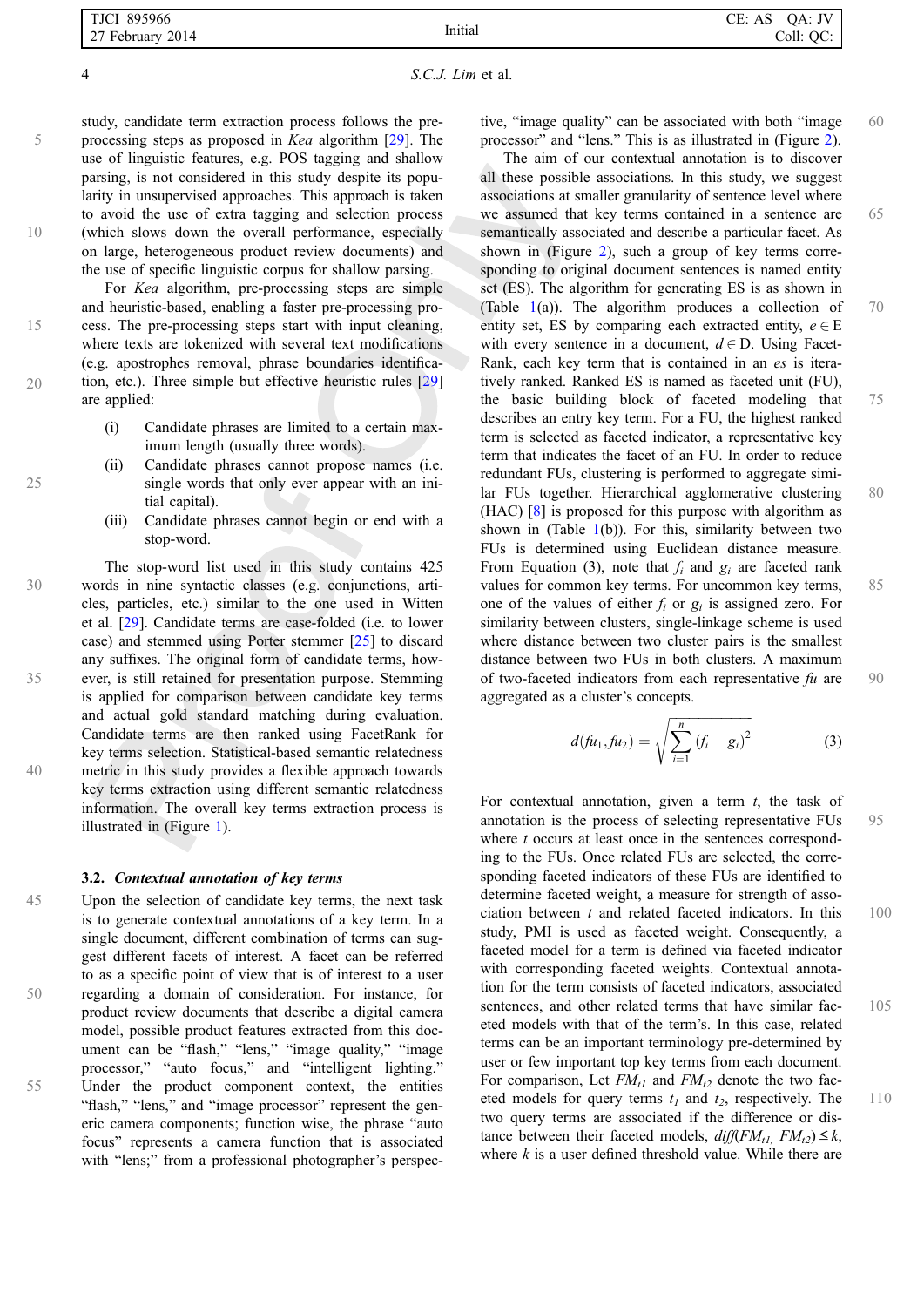<span id="page-8-0"></span>

| TJCI 895966      |         | - TV<br>CE: AS<br>$OA: J \setminus$ |
|------------------|---------|-------------------------------------|
| 27 February 2014 | Initial | Coll: OC:                           |

# *Journal of Industrial and Production Engineering* 5



Figure 1. Overview of key term extraction process using FacetRank.



Figure 2. Faceted associations at sentence level.

a number of different similarities or distance measures 5 that can be applied, the simplest Euclidean distance is applied in this study that only considers partial matches (i.e. only common key terms are considered).

# 4. Performance evaluation

#### 4.1. Key terms extraction

10 In order to evaluate the effectiveness of key terms extraction, the use of annotated corpus is essential. While there are a number of corpus choices for evaluation purpose, we are looking for an annotated corpus that involves more than one human tagger in assigning 15 key terms. This is essential as key terms assigned by single human tagger may introduce biases. This issue can be mitigated via the involvement of a number of human taggers, where the most representative key terms for a document can be determined via mutually agreed key terms. For such a purpose, an annotated corpus, 20 *CiteULike-180* [\[18](#page-13-0)] is selected for evaluation purpose. *CiteULike-180* is a collaboratively tagged corpus, consisting of 180 publicly available documents with 332 human taggers from *citeulike.org*, and a bookmarking service for scholarly papers. According to the original 25 authors, the corpus contains 946 tags that are agreed at least by two human taggers, resulting in accurate tag sets that contain an average of five tags per document. Following the methodology by Medelyan [\[18](#page-13-0)], the ground truth for a document in *CiteULike-180* consists 30 of at least three tags on which two users have agreed. In overall, there are on average five such tags per document. A selected key term is considered "correct" if it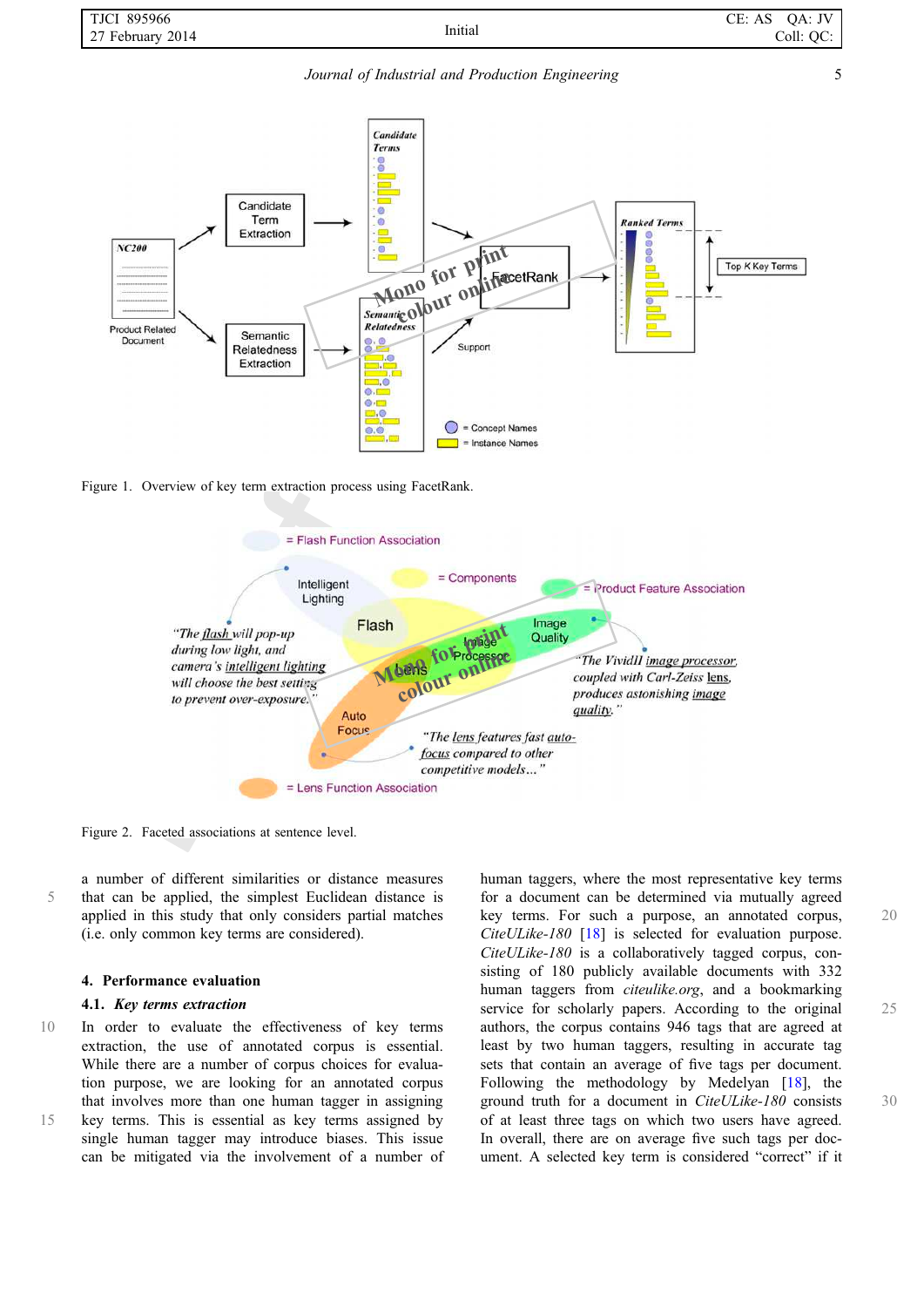<span id="page-9-0"></span>6 *S.C.J. Lim* et al.

Table 1. Algorithms used for annotation of key terms.

| (b) HAC clustering algorithm                                                                                                                                                                                    |  |
|-----------------------------------------------------------------------------------------------------------------------------------------------------------------------------------------------------------------|--|
| Input: (i) A set of j Faceted Units, FU = $\{fu_1, fu_2, fu_3, , fu_i\}$<br>(ii) Clustering Threshold, k where $k\sim$ [0,1], $t \in \mathbb{R}$<br>Output: A set of k clusters, $C = \{c_1, c_2, c_3, , c_k\}$ |  |
| 01. <b>initialize</b> empty sets D                                                                                                                                                                              |  |
| 02. <b>initialize</b> <i>m</i> clusters $c \in C$ , each contains a faceted unit, fu                                                                                                                            |  |
| 03. compute distance set, D where $d_{ij} = d(c_i, c_j)$ , $d_{ij} \in D$<br>among set C                                                                                                                        |  |
| 04. find initial minimum distance, $d_{min} = argmax D$                                                                                                                                                         |  |
| 05. while $(d_{\min} \leq k)$ // clustering starts                                                                                                                                                              |  |
| 06. select $d_{i,j}$ where $(i,j) = argmax_{i,j} D$                                                                                                                                                             |  |
| 07. merge clusters $c_i$ and $c_j$ into a new cluster $c_u$                                                                                                                                                     |  |
| 08. remove $c_i$ and $c_j$ from C                                                                                                                                                                               |  |
| 09. remove $d_{i*} = d(c_i*)$ and $d_{i*} = d(c_i*)$ from D                                                                                                                                                     |  |
| 10. update C with $c_u$                                                                                                                                                                                         |  |
| 11. <b>foreach</b> $c_v \neq c_u$                                                                                                                                                                               |  |
| 12.<br>compute $d_{uv} = f_{dist}(c_u, c_v)$                                                                                                                                                                    |  |
| 13.<br>update D with $d_{uv}$                                                                                                                                                                                   |  |
| 14. find $d_{min} = min(d_{ii})$                                                                                                                                                                                |  |
| 15. output $C \,$ // clusters generated                                                                                                                                                                         |  |
| 16. end                                                                                                                                                                                                         |  |
|                                                                                                                                                                                                                 |  |

matches one of the ground truth tags after stemming. 5 We have used standard performance metrics, namely precision (Equation (4)), recall (Equation (5)), and *F*-measure (Equation (6)) for evaluation. For this study, *F* – 1 measure is used ( $\beta$  = 1).

Precision, 
$$
P = \frac{\# \text{matched terms}}{\# \text{all extracted terms}}
$$
 (4)

Recall, 
$$
R = \frac{\# \text{matched terms}}{\# \text{manually assigned terms}}
$$
 (5)

10

$$
F\text{-Measure}, F - \beta = \frac{(1 + \beta^2)PR}{\beta^2 P + R}
$$
 (6)

The FacetRank proposed in this study follows an unsupervised approach in general. Therefore, only 15 unsupervised key term extraction algorithms will be compared. Among the unsupervised key term extraction algorithms, a few have been identified for comparison: TextRank [[20\]](#page-13-0), Document Profile (DP) Model [\[15](#page-13-0)], and KIP [\[30](#page-14-0)]. The details of experimental settings for each 20 algorithm are as indicated in (Table [2\)](#page-10-0).

A summary of evaluation results is given in (Table [3](#page-10-0)) with evaluation performed for top five key terms and top ten key terms for each algorithm. From the table, it has been discovered that in general, results using top five 25 key terms are generally better than top ten ones in terms of F1 measure. The inclusion of extra key terms helped to boost recall at the expense of precision. Among the unsupervised approaches, KIP produces the poorest results of *F*-measure at 0.15. The performance results 30 indicate that DP Model with averaged PMI selection comes second with *F*-measure at 0.28. FacetRank is

better than DP Model at  $F - 1 = 0.35$ . Comparatively, TextRank produces the best results with *F*-measure of 0.40. Compared with  $TF \times IDF$  baseline method, it has been discovered that the performance of all unsupervised 35 approaches are better except for KIP.

Our experimental results show that FacetRank is good at generating a better variety of salient key terms that consists of keywords and keyphrases. The drawback, however, is slower iterative ranking computation com- 40 pared to TextRank that uses only single words. TextRank is able to generate better candidate words that consist of nouns and adjectives annotated using POS tagging. This explains the relatively good performance of TextRank over FacetRank. In comparison, FacetRank is also able 45 to generate promising candidate terms using much simpler pre-processing steps and better suited to heterogeneous descriptions of review documents. While the use of morphological analysis, e.g. POS tagging, may improve the performance by identifying better candidate 50 terms through selected POS tags on terms (e.g. nouns and adjective-noun term pairs), the disadvantage of such an approach is that POS taggers are only limited to a few languages. Our results showed that relative good results can be obtained by using simple selection heuris- 55 tics at the expense of computational time.

## 4.2. Contextual annotation of key term

For evaluation of contextual annotation of key term, we are unable to find any annotated corpus that is specially designed for such an evaluation purpose. In order to 60 judge the effectiveness and quality of annotations, an annotated and classified document corpus, Manufacturing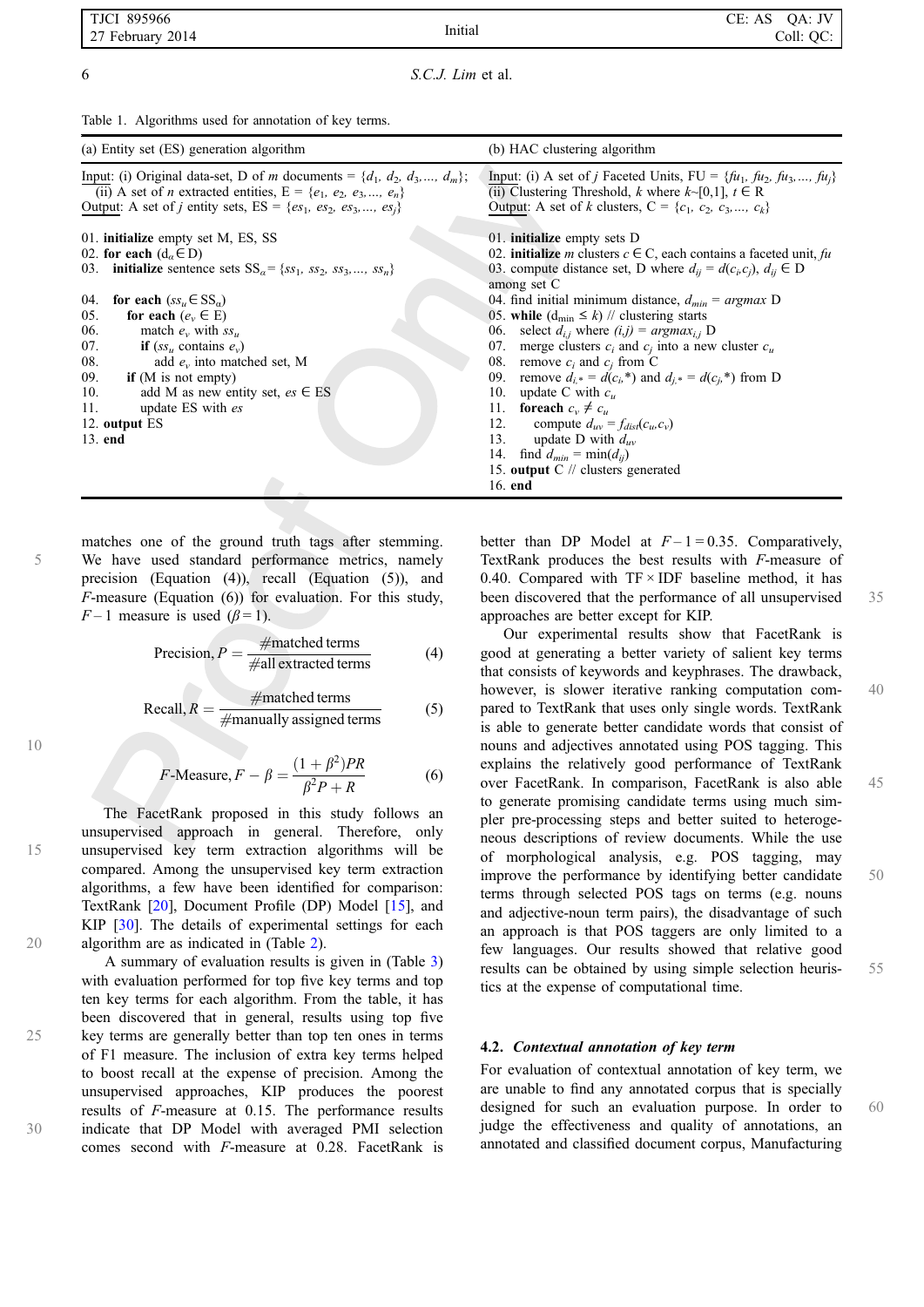# *Journal of Industrial and Production Engineering* 7

<span id="page-10-0"></span>

|  | Table 2. Summary of experimental settings for algorithm in comparison. |  |  |
|--|------------------------------------------------------------------------|--|--|
|  |                                                                        |  |  |

| Algorithm                | TextRank                                                                       | DP model                                        | <b>KIP</b>                                         | FacetRank                                        |
|--------------------------|--------------------------------------------------------------------------------|-------------------------------------------------|----------------------------------------------------|--------------------------------------------------|
| Experimental<br>settings | Undirected                                                                     | Support, $s = [2, 10]$                          | Default settings without pre-<br>weighted keywords | Damping factor, $d = 0.85$                       |
|                          | Co-occurrence window = $3$                                                     | Gap, $g = [0, 27]$                              | " $1$ word $-3$ words" selected                    | Iterative ranking<br>threshold, $\delta$ = 0.001 |
|                          | Damping factor, $d = 0.85$<br>Iterative ranking threshold,<br>$\delta$ = 0.001 | 27 sets of DP<br>Averaged PMI for<br>evaluation |                                                    |                                                  |

Table 3. Summary of evaluation results for CiteULike-180 data-set.

|                               |      | Top 5 key terms |       |      | Top 10 key terms |       |  |
|-------------------------------|------|-----------------|-------|------|------------------|-------|--|
| <b>Algorithms</b>             | Pr   | Rec             | $F-1$ | Pr   | Rec              | $F-1$ |  |
| TextRank                      | 0.31 | 0.54            | 0.40  | 0.20 | 0.67             | 0.31  |  |
| FacetRank                     | 0.29 | 0.46            | 0.35  | 0.16 | 0.52             | 0.25  |  |
| $DP$ model + averaged $PMI$   | 0.20 | 0.49            | 0.28  | 0.11 | 0.50             | 0.18  |  |
| <b>KIP</b>                    | 0.30 | 0.10            | 0.15  | 0.22 | 0.14             | 0.17  |  |
| $TF \times IDF$ baseline [18] | 0.14 | 0.16            | 0.15  | N/A  | N/A              | N/A   |  |

Corpus Version 1 (MCV1) [\[13](#page-13-0)] is used. MCV1 is an archive of 1434 manufacturing-related engineering 5 papers that have been gathered from the Society of Mechanical Engineers (SME). It combines all engineering technical papers from SME between year 1998 and year 2000, classified into 18 major categories that follow the field classification of SME. The goal of evaluation is 10 to manually judge the quality of semantic annotations and how input terms can be associated with category labels or classified manufacturing concepts. For this purpose, a few input terms that exist in document text are selected randomly. Prior to the evaluation process, pre-15 processing tasks for MCV1 corpus are performed. ES are generated using top 15 key terms. Damping factor, *d*  $= 0.85$  and iterative ranking threshold at  $\delta = 0.001$  are applied for FacetRank and similar FUs are aggregated in cluster groups. The distance threshold value used in this 20 study is  $k = 1.0$ . Implementation wise, all the essential information at the document level, such as file name, sentence id, FUs, cluster groups, etc. are indexed using

Lucene, a Java-based full-text search application programming interface for smoother indexing and retrieval. 25 Faceted model for each main category and sub-category labels of MCV1 and top four terms (two keywords and two keyphrases) from each document are built for later comparison with input query terms.

The results for four input terms for evaluation are 30 selectively shown in (Table [4\)](#page-11-0). Feasible contextual annotations are in a dictionary-like format for various input terms. From experimental results, it is noted that feasible faceted models can also be generated for less occurring key terms, such as the first two examples of "automated 35 guided vehicle" and "computer aided manufacturing."

Based on the available category labels, some interesting annotations (e.g. "materials handling" for "automated guided vehicle") are discovered. Besides category label associations, other contextually similar terms are also extracted. For instance, the terms "control strategy" and 40 "process planning" actually do not co-occur with "automated guided vehicle," but are suggested because their contexts are similar. Another example is "tool failure" and "tool condition," which are feasible annotations to "acoustic emission". Technically, the aforementioned 45 contextually similar terms are selected because their faceted models are similar to our query term. From our results, we find that in both cases, the annotations are meaningful suggestions to our example input query term.

# 5. Case study  $50$

In order to illustrate our approach, we have performed a case study using a small corpus of laptop computers. The corpus contains a collection of 47 web documents: with 26 documents related to the ThinkPad SL410 series and 21 documents related to the ThinkPad X200 series. There 55 are about 8000 words totally, with 1700 unique words in about 500 sentences for the ThinkPad SL410 data-set. The ThinkPad X200 data-set consists of about 16,000 words, with about 2800 unique words in about 970 sentences, which is a bigger data-set. Following the method- 60 ology for key term extraction using FacetRank as explained in Section [3](#page-6-0), a list of key terms are initially extracted using FacetRank. ES were generated using top 15 key terms using ES generation algorithm. FacetRank was applied to generate FUs from ES that have at least 65 three entities. As a result, there were about 150 FUs gen-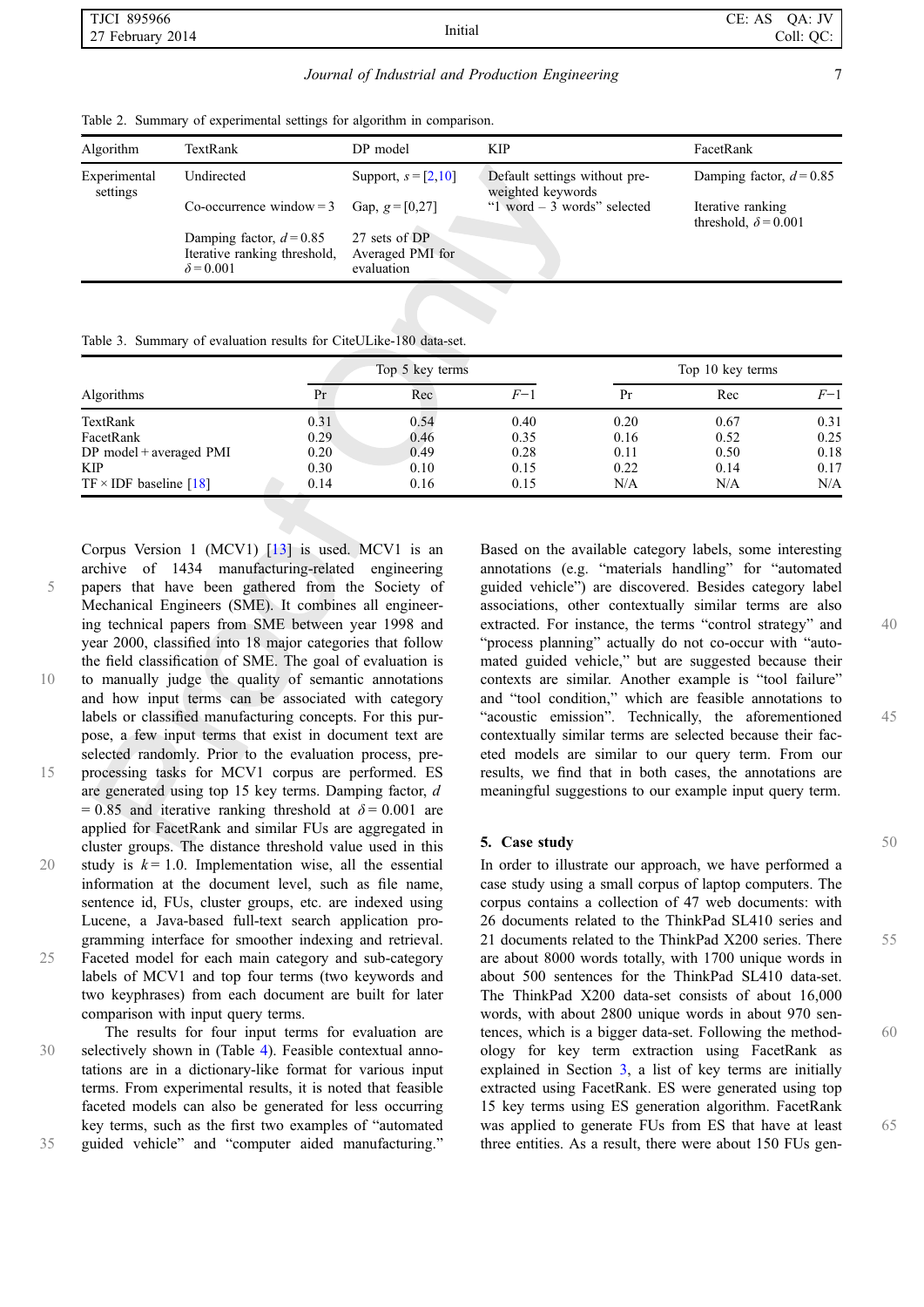<span id="page-11-0"></span>

| TJCI 895966<br>$\sqrt{27}$ February 2014 | Initial           | CE: AS QA: JV<br>Coll: QC: |  |
|------------------------------------------|-------------------|----------------------------|--|
| 8                                        | S.C.J. Lim et al. |                            |  |

| Table 4. Evaluation results for contextual annotation of example input query. |  |
|-------------------------------------------------------------------------------|--|
|-------------------------------------------------------------------------------|--|

| Input query (hits)         | automated guided vehicle (5)                                     | acoustic emission (13)                                     |
|----------------------------|------------------------------------------------------------------|------------------------------------------------------------|
| Faceted indicator (Weight) | concept $(4.5221)$ , high level $(2.97)$ , system                | wavelet (7.381), wear (5.2434), sensor                     |
|                            | (3.4124)                                                         | $(5.8785)$ , common $(4.7029)$                             |
| Representative sentences   | concept $(4.5221)$                                               | wavelet (7.381)                                            |
|                            | a new <i>automated guided vehicle</i> (agv)                      | a flank wear estimation technique in                       |
|                            | dispatching algorithm based on a bidding                         | turning through <i>wavelet</i> representation of           |
|                            | concept                                                          | <i>acoustic emission</i> (ae) signals                      |
|                            | system $(3.4124)$                                                | sensor (5.8785)                                            |
|                            | automated guided vehicle system (agys)                           | <i>sensor</i> fusion method using both an                  |
|                            | simulation <i>system</i> (agysimmet)                             | acoustic emission (ae) sensor and a built in               |
|                            |                                                                  | force <i>sensor</i> is introduced                          |
|                            | an <i>automated guided vehicle</i> (agy) is a mobile             | two different types of <i>sensor</i> , the <i>acoustic</i> |
|                            | robot commonly used to carry loads in material                   | emission (ae) and the power sensor                         |
|                            | handling <i>systems</i> (mhs)                                    |                                                            |
| Contextual category labels | material handling, kanban, flexible manufacturing<br>system, cad | electric discharge machine, process design,<br>carbide     |
| Contextually similar terms | control strategy, process planning, control macro,               | detect cut, tool failure, tool condition, flank            |
|                            | job shop, net model                                              | wear, tool wear                                            |

erated from the corpus. These FUs were clustered using cluster distance threshold of  $k = 1.8$ , half of the average distance value between all initial clusters. This is an opti-5 mal cluster setting value to balance between the number of single FU clusters and similar FU clusters. As a result of this setting, a total of 40 clusters are produced. Using the FUs generated, faceted modeling for a collection of important key terms (top ten key terms from each docu-10 ment) were generated. There are about 240 highly important key terms with this in regard. Faceted models for these key terms were generated for later comparison with query term. (Table  $\overline{5}$  $\overline{5}$  $\overline{5}$ ) shows the contextual annotation generated for two example queries: "screen" and "busi-15 ness." From the table, it has been shown that FacetRank is able to generate semantically related annotations. For faceted models, faceted indicators such as "widescreen" and "12.1 inch" for query term "screen" are informative to users. For the query term "business," the faceted indi-20 cators generated such as "owner," "user," and "superb" are also descriptive. From the results, it is discovered that a few contextual terms are also annotated, such as "wide aspect" and "display" for query term "screen;" and "performance" and "travel" for query term "business." These 25 annotations provide useful indicators of a query term's context according to the corpus in consideration.

Contextual tagging learned from product reviews has a number of potential applications for product design purposes. In this study, we have applied the annotations 30 generated from Table [5](#page-12-0) in design-related ontology development. In this aspect, contextual or faceted description of a term allows an ontologist to learn a key term's context from multiple domain specific corpus. (Figure [3](#page-12-0)) shows an example of laptop ontology. For laptop, the 35 annotations are useful to deduce the associations between different input terms and ontological concepts (e.g. "battery"). Further, the product ontology can be annotated with product functions, customer experience, emotions, etc. allowing designers to better understand a

product from different angles. The realization of these 40 features are helpful towards reducing the time and resources needed during ontology development process where new concept associations can be better discovered and erroneous annotation can be avoided. Another useful application is for contextual information search, retrieval, 45 and information presentation. Presenting information contextually (e.g. Table [5\)](#page-12-0) allows designers to have a better overview of their product query term's context and how it is related to other contextually similar terms. For instance, in Table  $5$ , the term "business" can be  $50$ related to "owner" (user concept), "appeal" (affordance/ "Kansei" words) and "travel" (usage). Such an annotation facilitates better understanding of products as perceived from the user's perspective. In relation, designers can better compare the context of a similar product fea- 55 ture under different user's angle (e.g. average user vs. professionals), or to compare two different products under the same user's perspective.

# 6. Conclusion and future work

In product design, the availability of vast online product  $60$ reviews has presented a great resource for product designers to elicit useful design-related information. This paper has presented an approach towards contextual tags discovery from product review using semantic relatedness feature and FacetRank, an iterative ranking 65 approach. The outcome of evaluation and case study shows that our approach is feasible in suggesting contextually similar tags towards a given term of interest. Nevertheless, there are a few limitations that are identified. Firstly, a query term needs to occur in the corpus for at 70 least once. We noticed that there are situations where the faceted model of an input term only consists of very few faceted indicators. There are also situations where the sentence that contain the input term may not have FUs, or is associated with very few FUs. In relation, as 75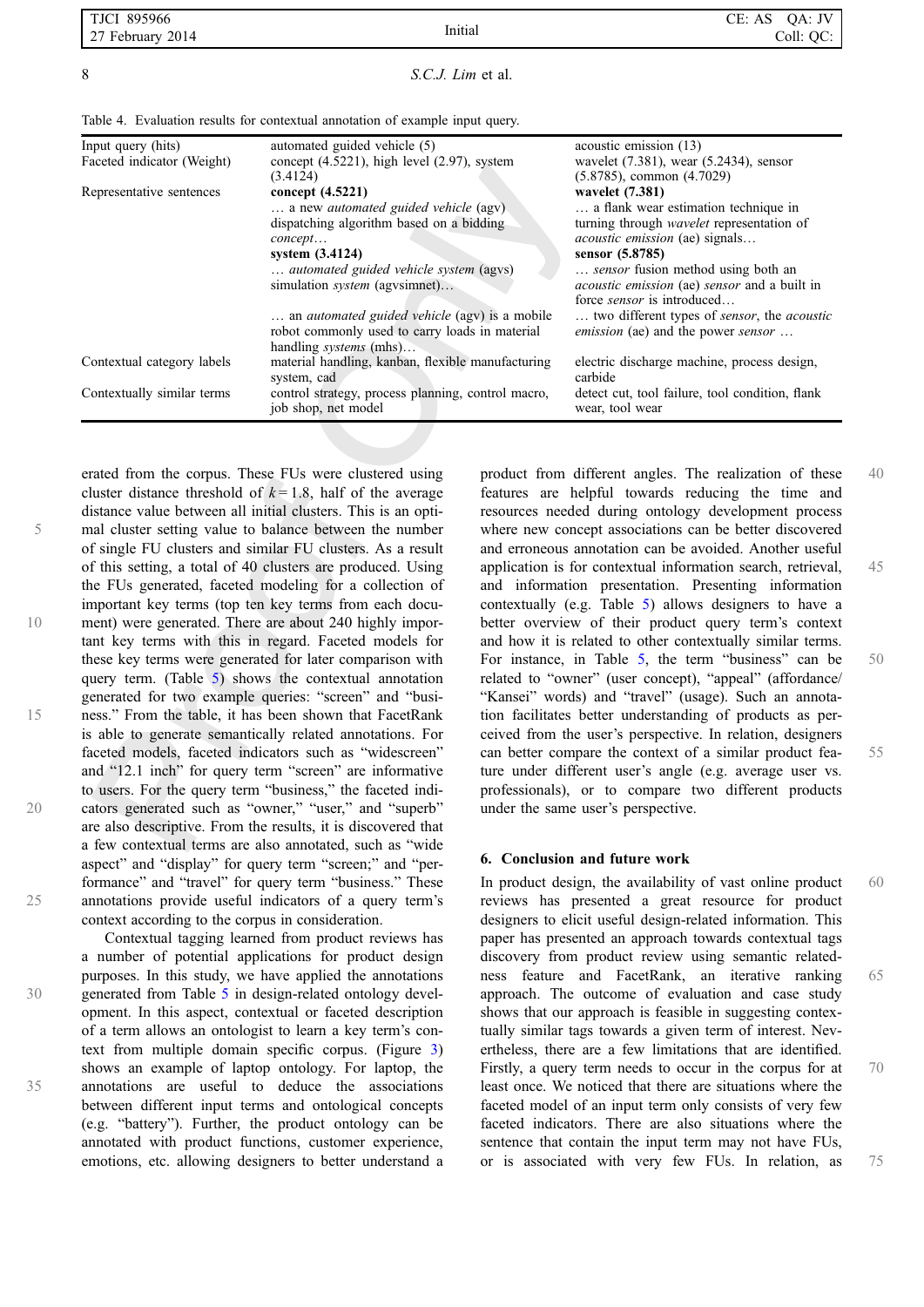# *Journal of Industrial and Production Engineering* example to the 9

<span id="page-12-0"></span>Table 5. Contextual annotation results of two input query.

| Input query (hits)         | screen $(49)$                                              | business $(59)$                                                    |
|----------------------------|------------------------------------------------------------|--------------------------------------------------------------------|
| Faceted indicator (Weight) | screen (6.1174), wide (4.3804), widescreen (4.1174),       | owner (5.9896), appeal (4.4047), user                              |
|                            | 12.1 inch (4.0019), inch (3.9352), program (2.5324),       | $(4.2527)$ , superb $(4.1152)$ , haven $(3.9896)$ ,                |
|                            | notebook $(1.073)$                                         | like $(2.2083)$                                                    |
| Representative sentences   | wide (4.3804)                                              | owner (5.9896)                                                     |
|                            | wide screen display features a sharp $1280 \times 800$     | lenovo for creating a laptop that the                              |
|                            | native resolution                                          | small <i>business owner</i> can afford                             |
|                            | widescreen $(4.1174)$                                      | appeal (5.6338)                                                    |
|                            | 12.1 inch widescreen not only lends extra on <i>screen</i> | built to <i>appeal</i> to the small to medium                      |
|                            | workspace, it also                                         | business user                                                      |
| Contextually similar terms | screen, adapt, wide aspect, display, size                  | business, performance, travel, notebook,<br>quality, design, price |



Figure 3. An example of laptop ontology.

FacetRank is based on a graph-based iterative ranking approach, there should be at least three terms in each FU for importance ranking. Our experimental results show that this is generally affected by the initial number of 5 selected key terms for FU generation. Strategies such as adaptive number of key terms according to document size may improve the situation. Secondly, while the quality of annotation can certainly be improved by including greater features, such as information content, 10 an annotated corpus that is specifically built for evaluating the quality of contextual annotation is, to the best of our knowledge, is lacking. In constructing such a corpus, the overall corpus design, selection of annotated input terms, inter-consistency of human annotators, etc. are all 15 non-trivial issues. In spite of this, we believe that such a corpus is important for future studies. Application wise,

we are also interested to see how our proposal can be realized to actually assist product designers in designing better products, or novice engineers in better design understanding. Thus, user studies are also recommended 20 for validating the purpose in real-world scenarios.

#### Notes on contributors

Soon Chong Johnson Lim is a senior lecturer in the Department of Engineering Education, Faculty of Technical and Vocational Education, Universiti Tun Hussein Onn Malaysia 25 (UTHM). He received his PhD from the Department of Industrial and Systems Engineering, Hong Kong Polytechnic University in 2012. His research interests include design informatics, knowledge discovery and management in design and manufacturing, design methodology, and process and 30 design education.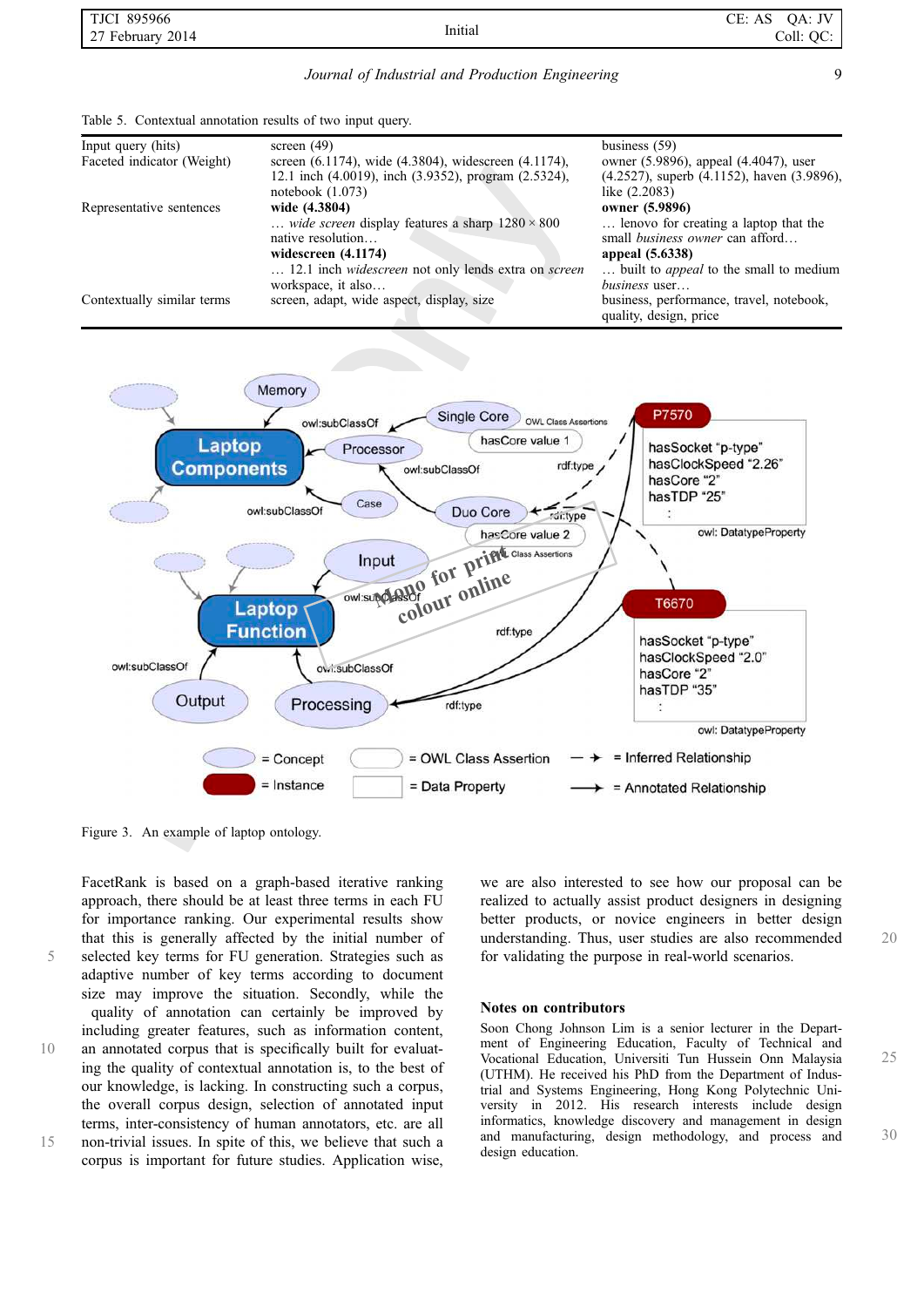<span id="page-13-0"></span>10 *S.C.J. Lim* et al.

Shilong Wang received his BS, MS, and PhD degrees in Mechanical Engineering from Chongqing University, China, in 1988, 1991, and 1995, respectively. Dr Wang currently is a 5 professor at the School of Mechanical Engineering, Chongqing University, Chongqing, China. He serves as a director of the Chinese Journal of Mechanical Engineering. Dr Wang's research interests include manufacturing automation, computer integrated manufacturing, and enterprises informatization.

10 Ying Liu is currently a senior lecturer in the Institute of Mechanical and Manufacturing Engineering at the School of Engineering in Cardiff University. He obtained his bachelor and master both in Mechanical Engineering from Chongqing University, China in 1998 and 2001, and then MSc and PhD 15 from the Innovation in Manufacturing Systems and Technology (IMST) program under the Singapore MIT Alliance (SMA) at Nanyang Technological University and National University of Singapore in 2002 and 2006, respectively. His research interests focus primarily on design informatics, manufacturing informat-20 ics, intelligent manufacturing, design methodology and process, product design, and ICT in design and manufacturing.

## References

- [1] Ahonen-Myka, H., "Finding all maximal frequent sequences in text," Proceedings of the 16th International 25 conference on Machine Learning ICML-99 Workshop on Machine Learning in Text Data Analysis, J. Stefan Institue, Ljubljana (1999).
- [2] Aronson, A. R., O. Bodenreider, et al., "The NLM indexing initiative," Annual Fall Symposium of the American 30 Medical Informatics Associations, AMIA '00, American Medical Informatics Association, Los Angeles, CA (2000).
- [3] Barker, K. and N. Cornacchia, "Using noun phrase heads to extract document keyphrases," Advances in Artificial 35 Intelligence, Proceedings 13th Canadian Conference on AI, Montreal, Canada (2000).
- [4] Brin, S. and L. Page, "The anatomy of a large-scale hypertextual web search engine," 7th International Conference World WIde Web, WWW'08, Brisbane, Australia 40 (1998).
	- [5] Church, K. W. and P. Hanks, "Word association norms, mutual information, and lexicography," *Computational Linguistics*, 16(1), 22–29 (1990).
- [6] Ding, X. and B. Liu, "The utility of linguistic rules in 45 opinion mining," Proceedings of the 30th annual international ACM SIGIR conference on Research and development in information retrieval, ACM, Amsterdam, The Netherlands (2007).
- [7] Hu, M. and B. Liu, "Mining and summarizing customer 50 reviews," Proceedings of the 10th ACM SIGKDD International Conference on Knowledge Discovery and Data Mining ACM, Seattle, WA, USA, 168–177 (2004).
	- [8] Jain, A. K., M. N. Murty, et al., "Data clustering: A review," *ACM Computing Surveys*, 31(3), 264–323 (1999).
- 55 [9] Jin, J. and Y. Liu, "How to interpret the helpfulness of online product reviews: bridging the needs between customers and designers," SMUC '10 Proceedings of the 2nd international workshop on search and mining user-generated contents ACM, Toronto, Canada, 87–94 (2010).
- 60 [10] Ledeneva, Y., A. Gelbukh, et al., "Terms derived from frequent sequences for extractive text summarization," in

Gelbukh, A. (ed), Computational Linguistics and Intelligent Text Processing, 593–604 (2008).

- [11] Lee, T. Y., "Needs-based analysis of online customer reviews," Proceedings of the ninth international confer- 65 ence on electronic commerce, ACM, Minneapolis, MN, USA, 311–318 (2007).
- [12] Ling, X., Q. Mei, et al., "Mining multi-faceted overviews of arbitrary topics in a text collection," Proceeding of the 14th ACM SIGKDD International Conference on Knowl- 70 edge Discovery and Data Mining, ACM, Las Vegas, NV, USA, 497–505 (2008).
- [13] Liu, M., W. Shen, et al., "An weighted ontology-based semantic similarity algorithm for web service," *Expert Systems with Applications*, 36(10), 12480–12490 (2009). 75
- [14] Liu, Y., "Beyond opinion mining: How can automatic online opinion analysis help in product design?," 6th International Conference on Web Information Systems and Technologies (WEBIST) Valencia, Spain (2010).
- [15] Liu, Y., H. T. Loh, et al., "Deriving taxonomy from 80 documents at sentence level," in Prado, H. A. d. and E. Ferneda (eds), Emerging Technologies of Text Mining: Techniques and Applications, Idea Group, 99–119 (2007). [AQ2](#page-2-0)
- [16] Loh, H. T., J. Sun, et al., "Opinion extraction from cus- 85 tomer reviews," Proceedings of the ASME International Design Engineering Technical Conferences & Computers and Information in Engineering Conference (IDETC/CIE 2009), Aug. 30-Sep. 2, ASME, San Diego, CA, USA  $(2009)$ . 90
- [17] Markó, K., U. Hahn, et al., "Interlingual indexing across different languages," International Conference Recherche d'Information Assistée par Ordinateur, RIAO'04, Avignon, France (2004).
- [18] Medelyan, O., E. Frank, et al., "Human-competitive tag- 95 ging using automatic keyphrase extraction," 2009 Conference on Empirical Methods in Natural Language Processing, Aug. 6-7, Singapore (2009).
- [19] Mei, Q., D. Xin, et al., "Semantic annotation of frequent patterns," ACM Transactions on Knowledge Discovery 100 *from Data*, 1(3), 11–30 (2007).
- [20] Mihalcea, R. and P. Tarau, "TextRank–bringing order into texts," Conference on Empirical Methods in Natural Language Processing, Barcelona, Spain, 4 (2004).
- [21] Miller, G. A., "WordNet: A lexical database for English," 105 *Communications of the ACM*, 38, 39–41 (1995).
- [22] Murphy, M. L., Semantic relations and the Lexicon, Cambridge University Press, Cambridge (2003). [AQ3](#page-2-0)
- [23] Nguyen, T. D. and M.-Y. Kan, "Keyphrase extraction in scientific publications," International Conference on Asian 110 Digital Libraries, ICADL'07, Hanoi, Vietnam (2007).
- [24] Pasquier, N., Y. Bastide, et al., "Discovering frequent closed itemsets for association rules," 7th International Conference on Database Theory, 398–416 (1999).
- [25] Porter, M. F., "An algorithm for suffix stripping," 115 *Program: Electronic Library and Information Systems*, 14 (3), 130–137 (1980).
- [26] Resnik, P., "Semantic similarity in a taxonomy: An information-based measure and its application to problems of ambiguity in natural language," Journal of Artificial 120 *Intelligence Research*, 11(1), 95–130 (1999).
- [27] Turney, P. D., "Learning algorithms for keyphrase extraction," *Information Retrieval*, 2(4), 303–336 (2000).